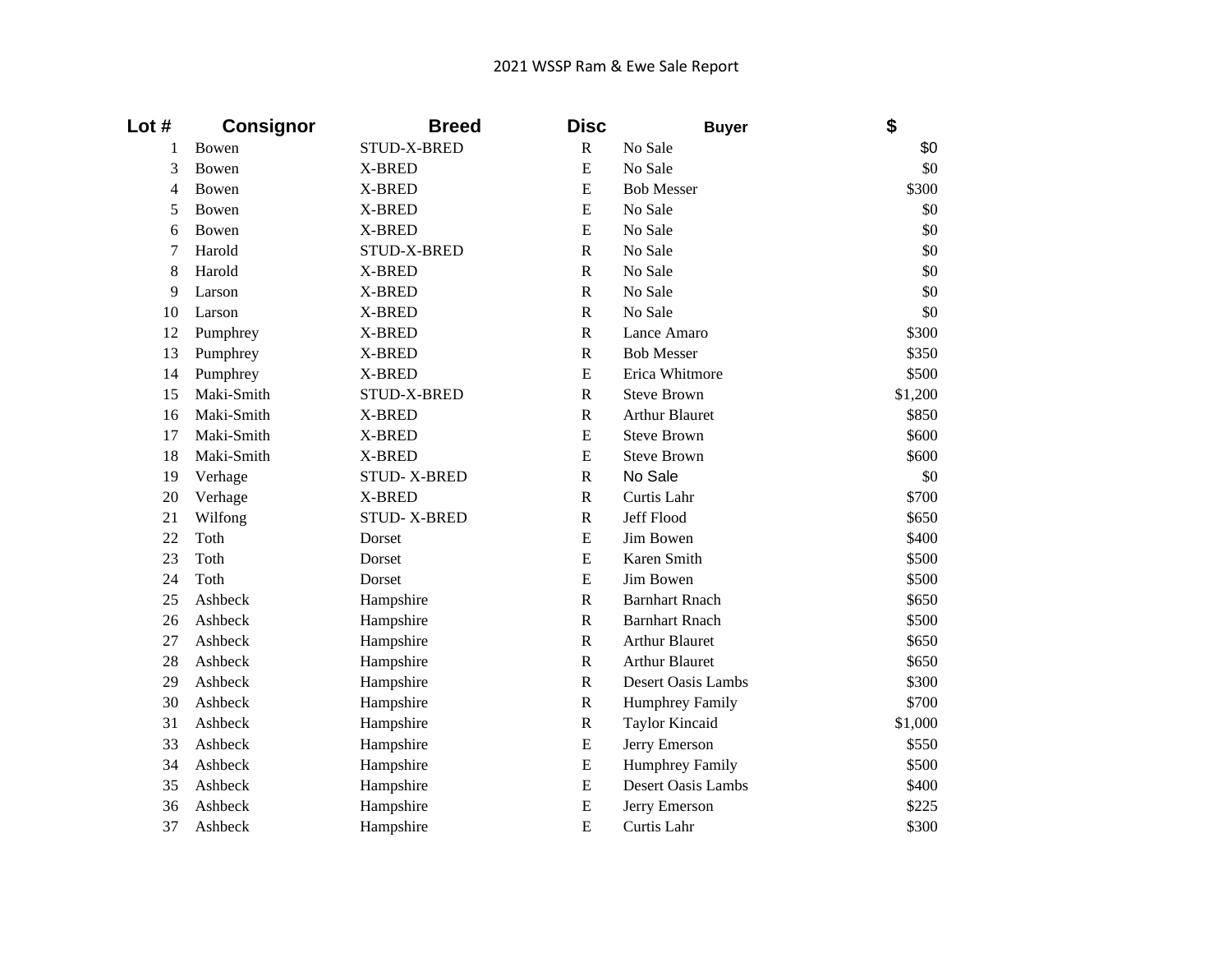## 2021 WSSP Ram & Ewe Sale Report

| 38 | Ashbeck        | Hampshire      | E            | Jerry Emerson             | \$400 |
|----|----------------|----------------|--------------|---------------------------|-------|
| 39 | Busboom        | STUD-Hampshire | ${\bf R}$    | Carmen Bachelter          | \$500 |
| 40 | Busboom        | Hampshire      | ${\bf R}$    | Reserve- No sale          | \$0   |
| 41 | Busboom        | Hampshire      | ${\bf E}$    | Reserve-No sale           | \$0   |
| 42 | Busboom        | Hampshire      | E            | Reserve-No sale           | \$0   |
| 43 | Dalton         | Hampshire      | ${\bf E}$    | Jeff Flood                | \$400 |
| 44 | Mertes         | STUD-Hampshire | $\mathbf R$  | <b>Steve Brown</b>        | \$700 |
| 45 | Mertes         | Hampshire      | $\mathbb{R}$ | No Sale                   | \$0   |
| 46 | Mertes         | Hampshire      | $\mathbb{R}$ | Trina & Ron Cox           | \$300 |
| 47 | Mertes         | Hampshire      | ${\bf R}$    | No Sale                   | \$0   |
| 48 | Mertes         | Hampshire      | ${\bf R}$    | No Sale                   | \$0   |
| 49 | Mertes         | Hampshire      | ${\bf E}$    | <b>Desert Oasis Lambs</b> | \$300 |
| 51 | Ray            | Polypay        | $\mathbf R$  | No Sale                   | \$0   |
| 52 | Ray            | Polypay        | ${\bf R}$    | No Sale                   | \$0   |
| 53 | Ray            | Polypay        | ${\bf E}$    | Jill Swannack             | \$225 |
| 54 | Ray            | Polypay        | ${\bf E}$    | Jill Swannack             | \$225 |
| 55 | Monnat         | Rambouillet    | $\mathbb{R}$ | No Sale                   | \$0   |
| 56 | Monnat         | Rambouillet    | $\mathbb{R}$ | Lou Hesse                 | \$600 |
| 57 | Monnat         | Rambouillet    | $\mathbb{R}$ | S. Martinez Livestock     | \$500 |
| 58 | Monnat         | Rambouillet    | $\mathbb{R}$ | S. Martinez Livestock     | \$500 |
| 59 | Monnat         | Rambouillet    | $\mathbb{R}$ | Lou Hesse                 | \$600 |
| 60 | Monnat         | Rambouillet    | $\mathbb{R}$ | Lou Hesse                 | \$600 |
| 61 | Monnat         | Rambouillet    | $\mathbb{R}$ | S. Martinez Livestock     | \$500 |
| 62 | Scholder       | Romney         | ${\bf E}$    | Linda Roberts             | \$650 |
| 63 | Singleton      | Romney         | ${\bf R}$    | No Sale                   | \$0   |
| 65 | <b>Barkley</b> | Suffolk        | $\mathbf R$  | Jill Swannack             | \$300 |
| 67 | Busboom        | Suffolk        | $\mathbf R$  | Jill Swannack             | \$500 |
| 68 | Busboom        | Suffolk        | ${\bf R}$    | Reserve- No sale          | \$450 |
| 69 | Busboom        | Suffolk        | ${\bf R}$    | Reserve- No sale          | \$450 |
| 70 | Busboom        | Suffolk        | $\mathbb{R}$ | John Rustemeyer           | \$500 |
| 71 | Busboom        | Suffolk        | $\mathbb{R}$ | Reserve-No sale           | \$0   |
| 72 | Busboom        | Suffolk        | ${\bf E}$    | Jill Swannack             | \$350 |
| 73 | Busboom        | Suffolk        | ${\bf E}$    | Jill Swannack             | \$350 |
| 74 | <b>Busboom</b> | Suffolk        | E            | <b>Bob Messer</b>         | \$500 |